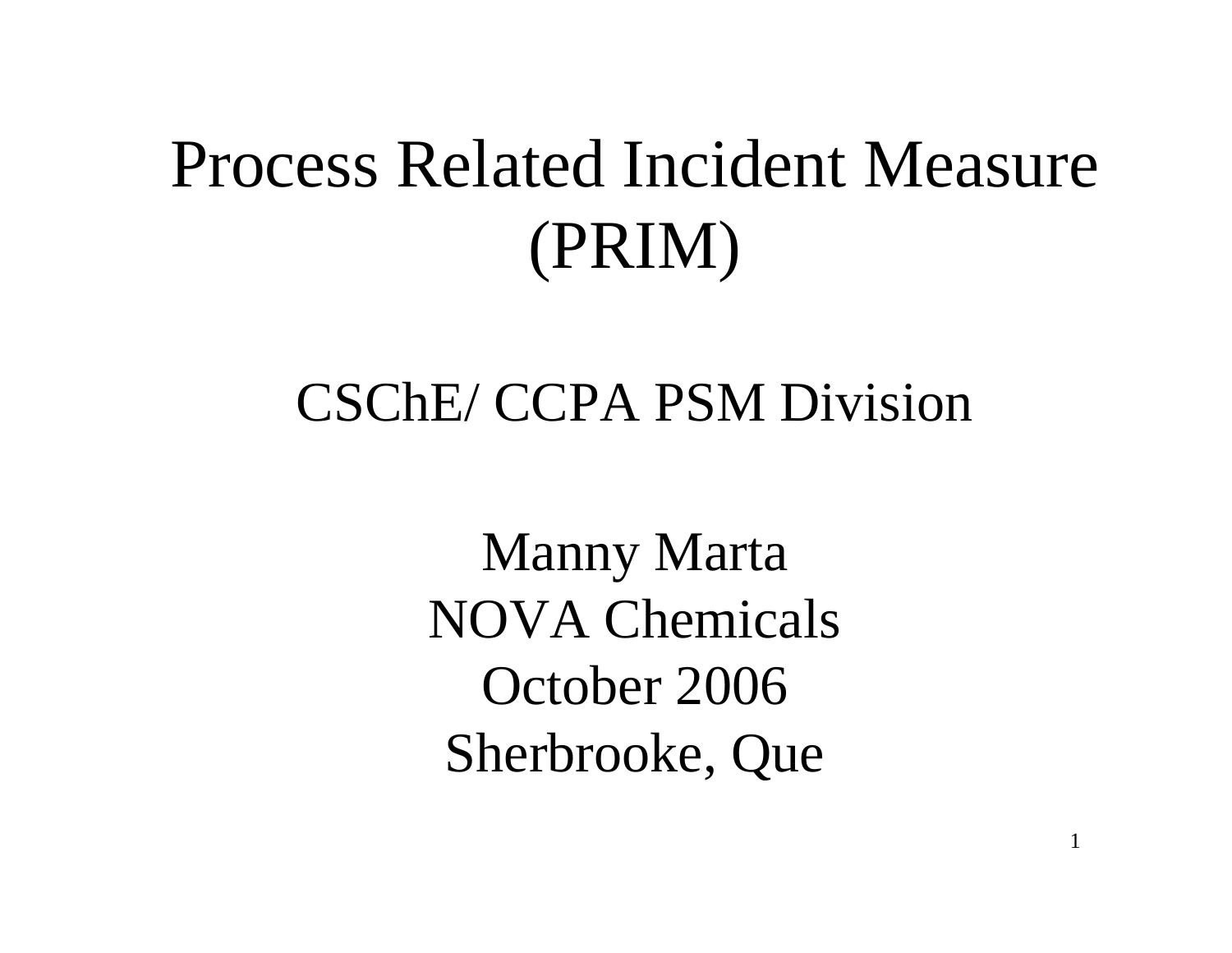## **What is PRIM About?**

- $\bullet$  **It's about monitoring & measuring process-related incidents in the chemical industry in Canada.**
- $\bullet$ **Incidents like this…..**

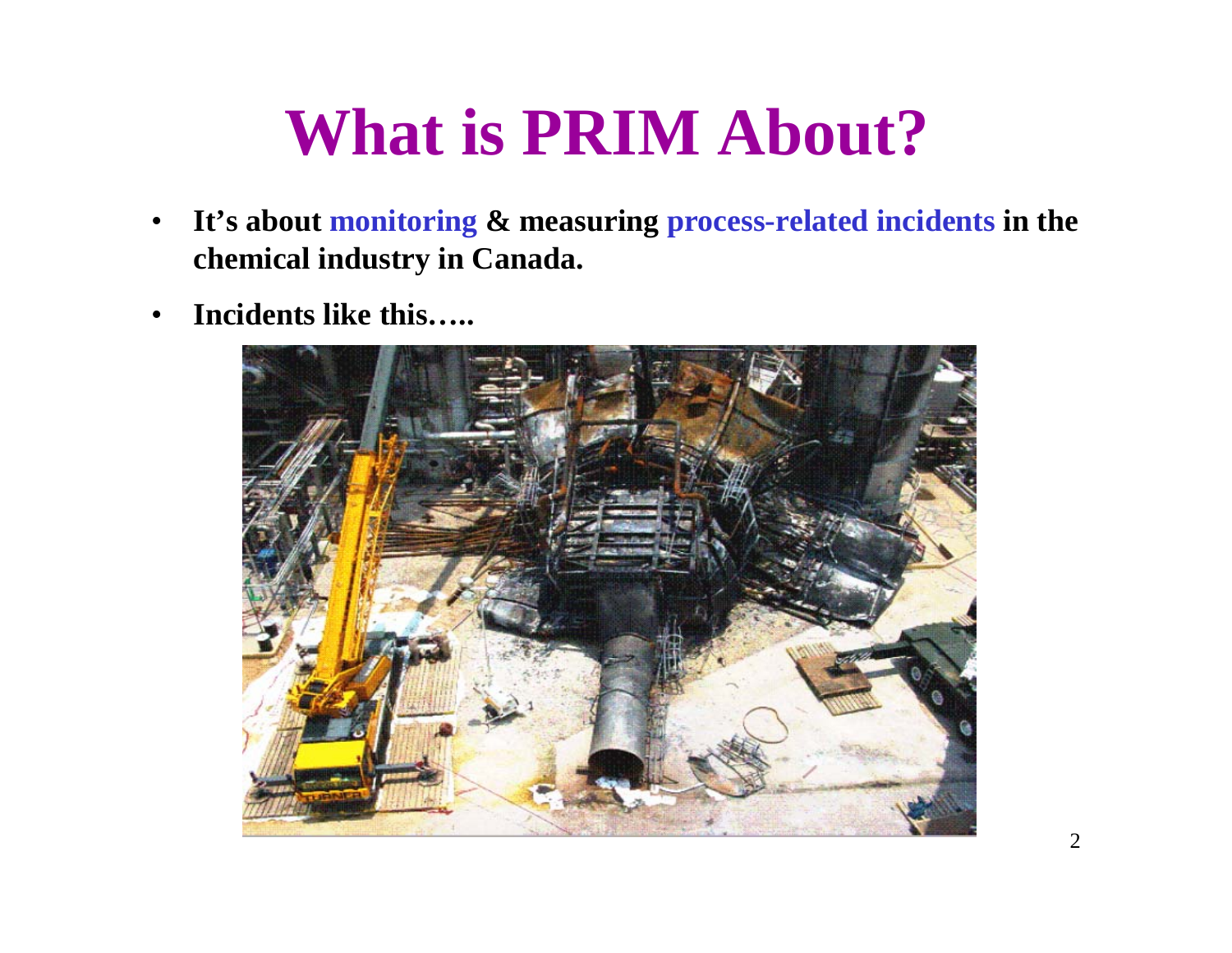# **Why PRIM?**

• To gain insight into trends using basic data and to have a discussion on what the data/ trend is suggesting in order to make the chemical industry aware of areas for improvement in performance at their facilities.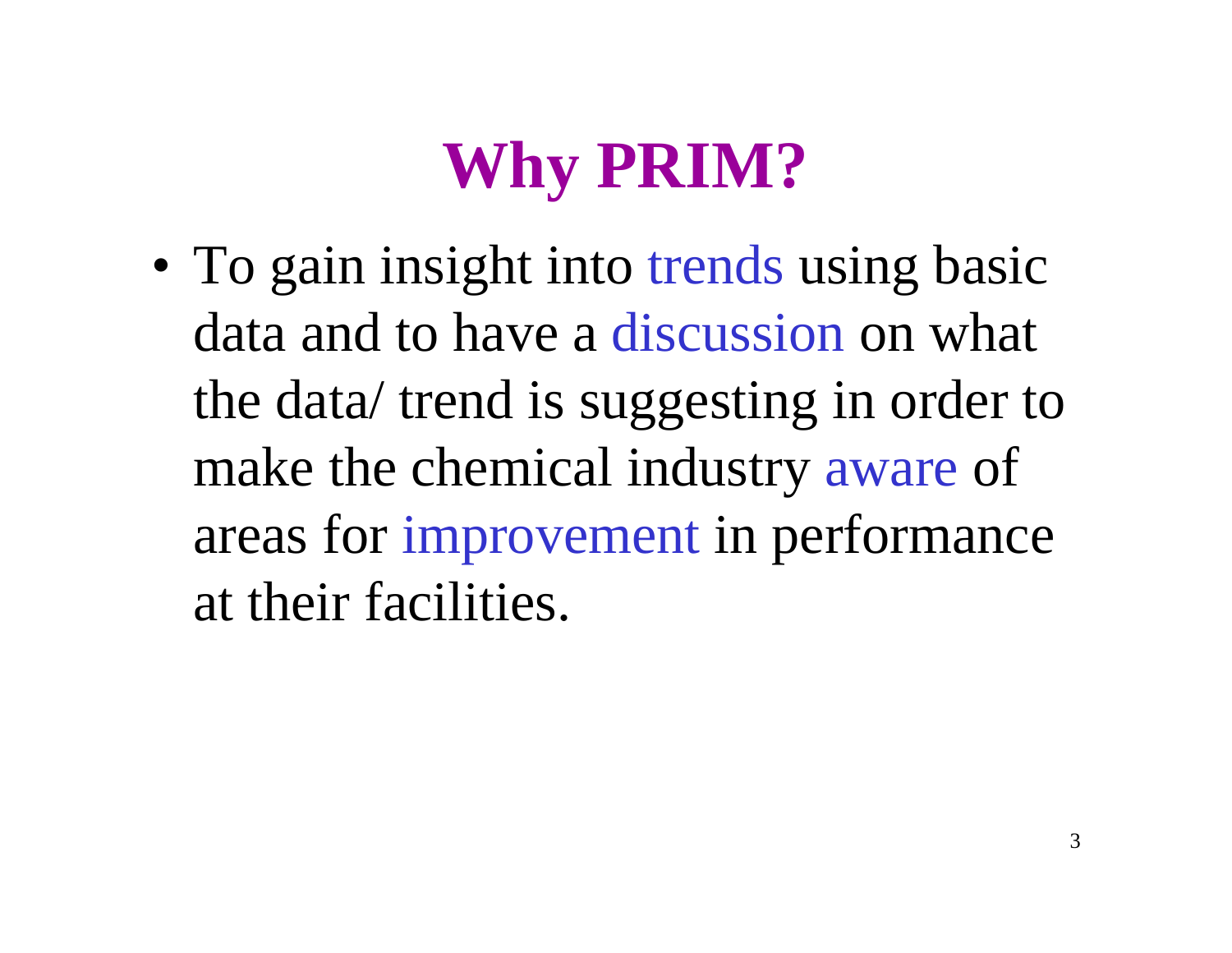# **How Does PRIM Work?**

- Survey issued annually at beginning of year to CCPA member companies
- •Raw Data collected & compiled by CCPA
- • Raw Data normalized based on number of primary and secondary causes for each incident
- $\bullet$  PRIM Analysis Team:
	- Validate accuracy of cause selection
	- •Prepare graphs
	- Prepare "80-20" contribution analysis and identify changes in trends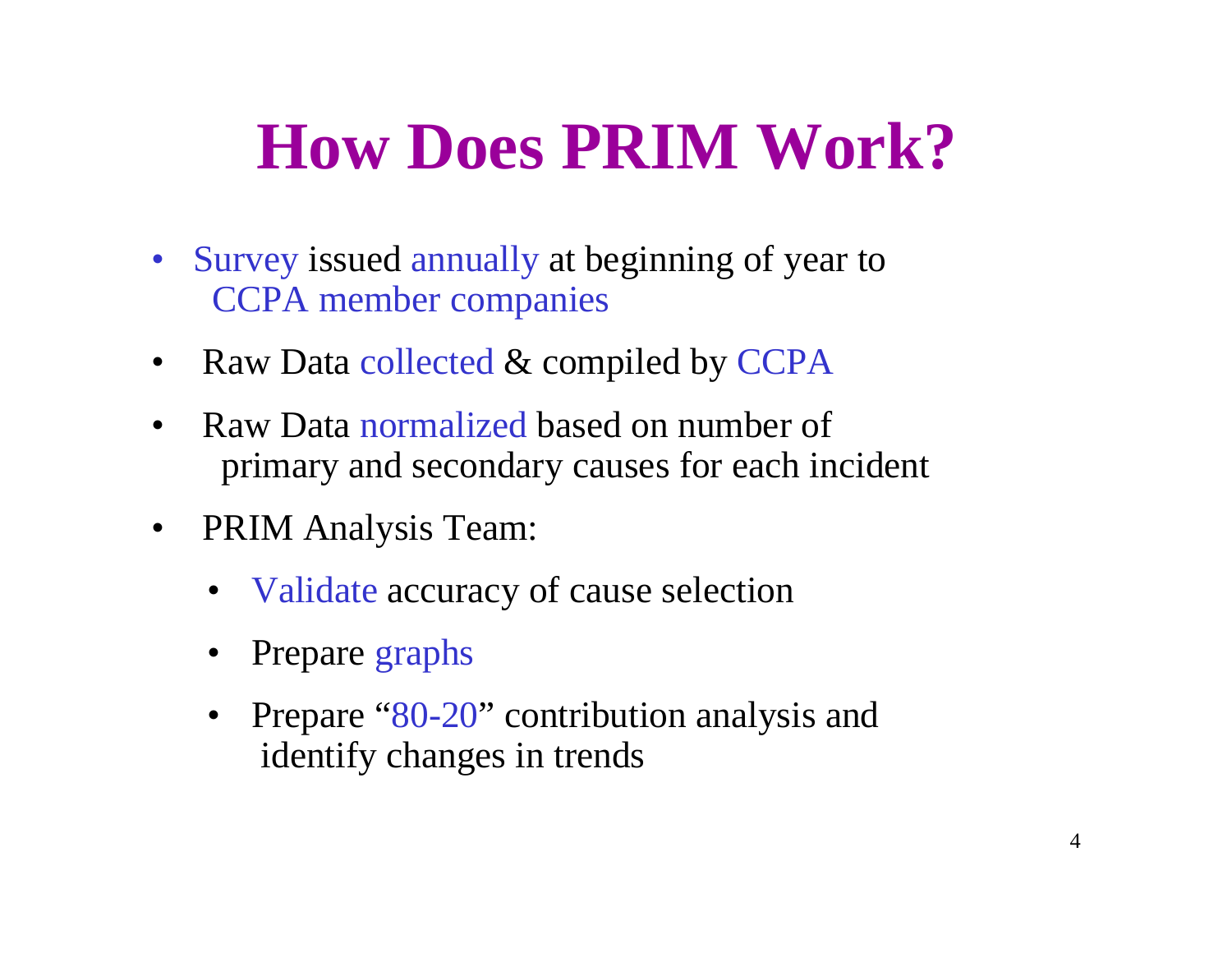# **Examples of Intervention From PRIM Effort**

- Incident trend due to demographic changes led to development of guideline on Management of Organizational Change
- Recognition of continuing contribution from Process/ Equipment Integrity system deficiencies in general (in particular deficiencies in PM program and maintenance procedures )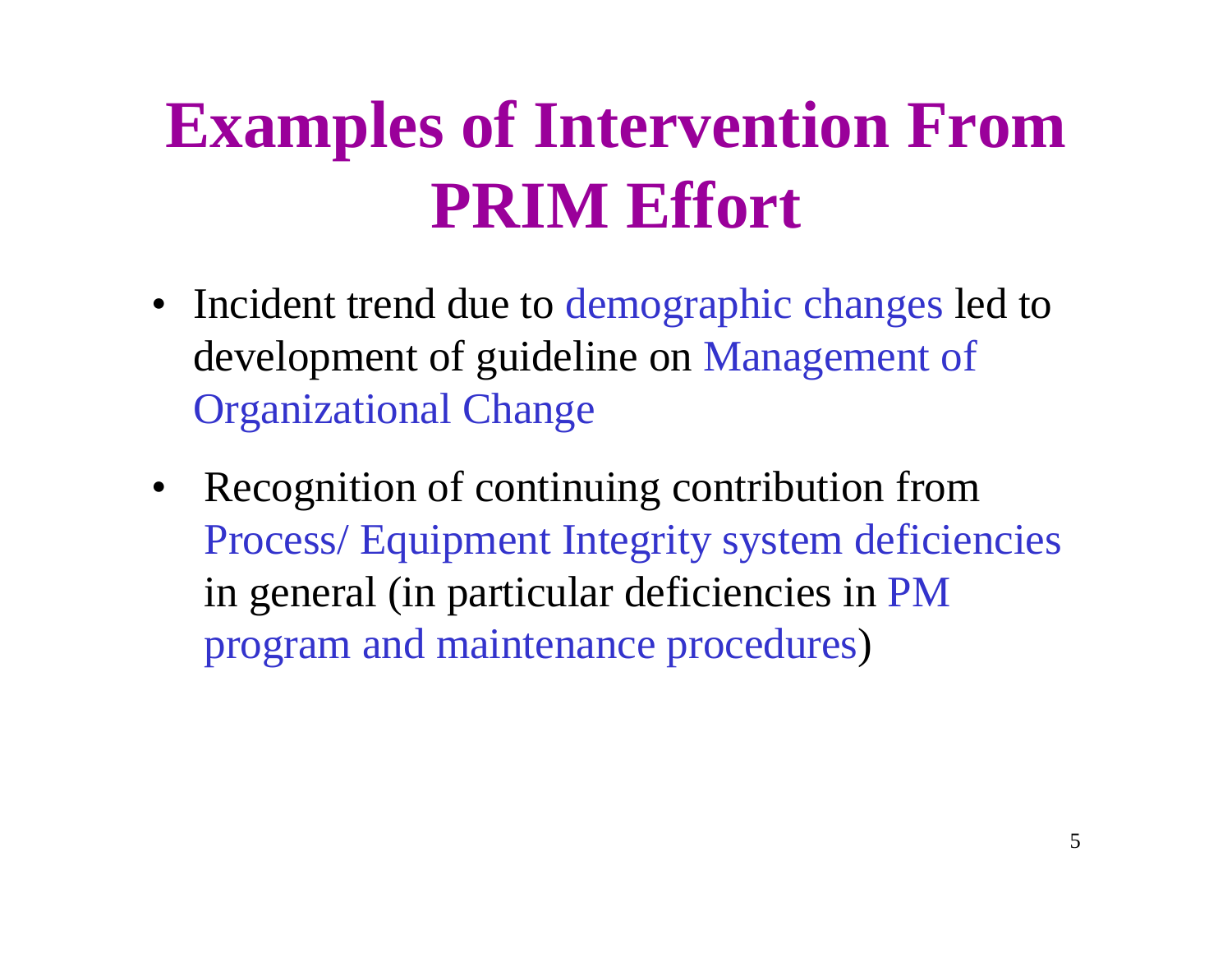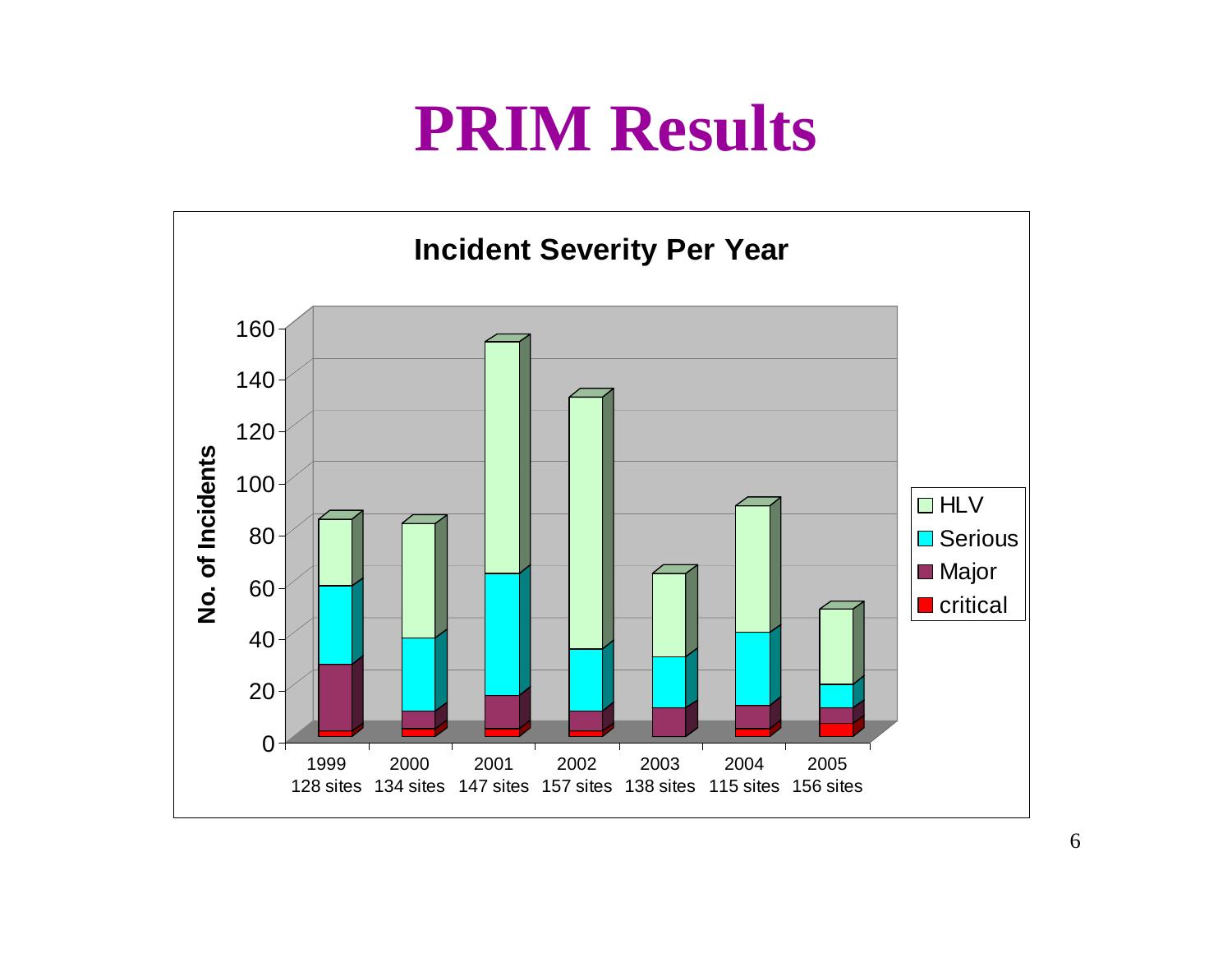**PRIM INCIDENT CAUSE ANALYSIS 1998/1999 TO 2005**



**PSM Element Possibly Involved**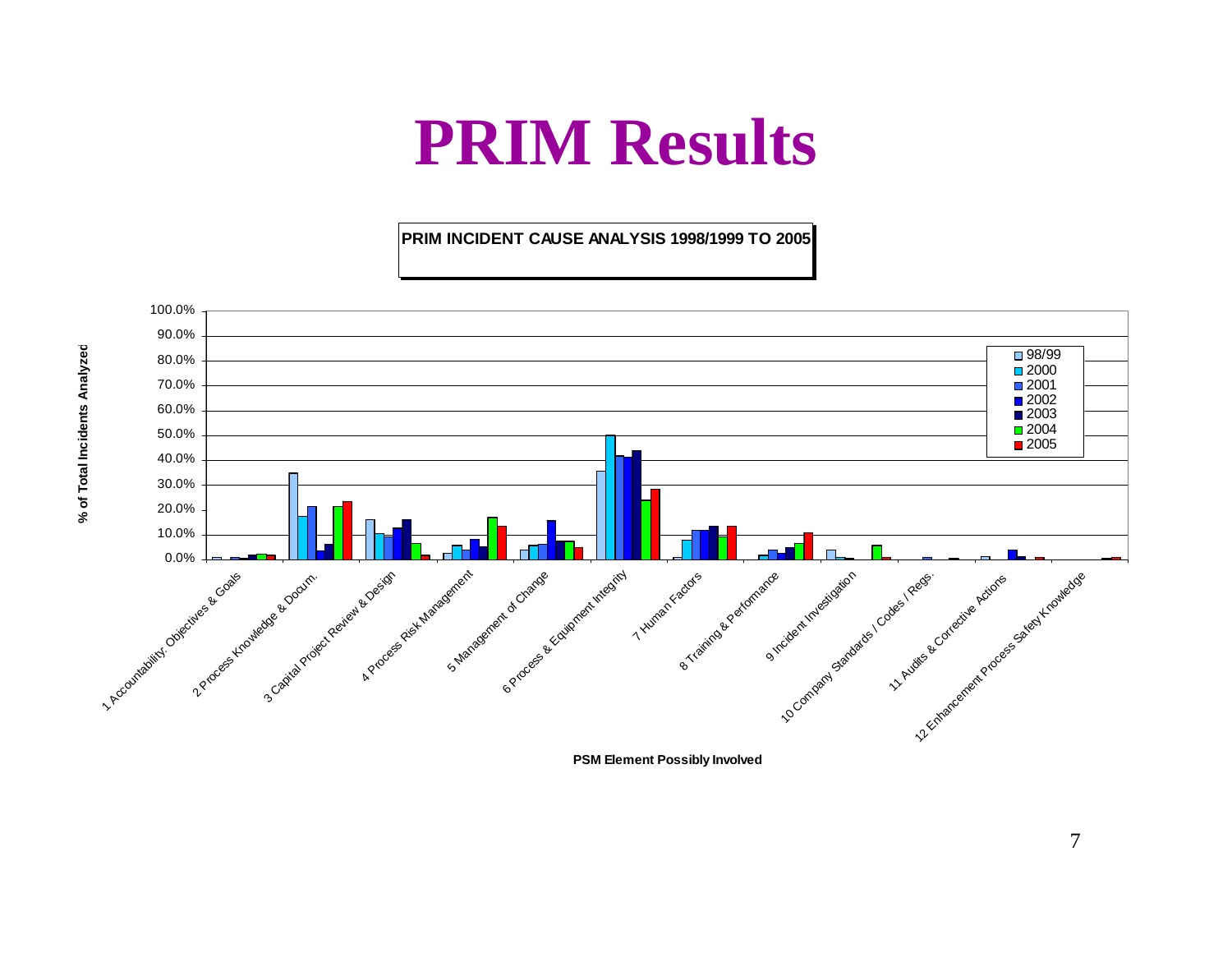**PRIM 98/99 TO 2005 - Element 2 ( Process Knowledge & Documentation)**



**PSM ELEMENT 2 - Sub-elements**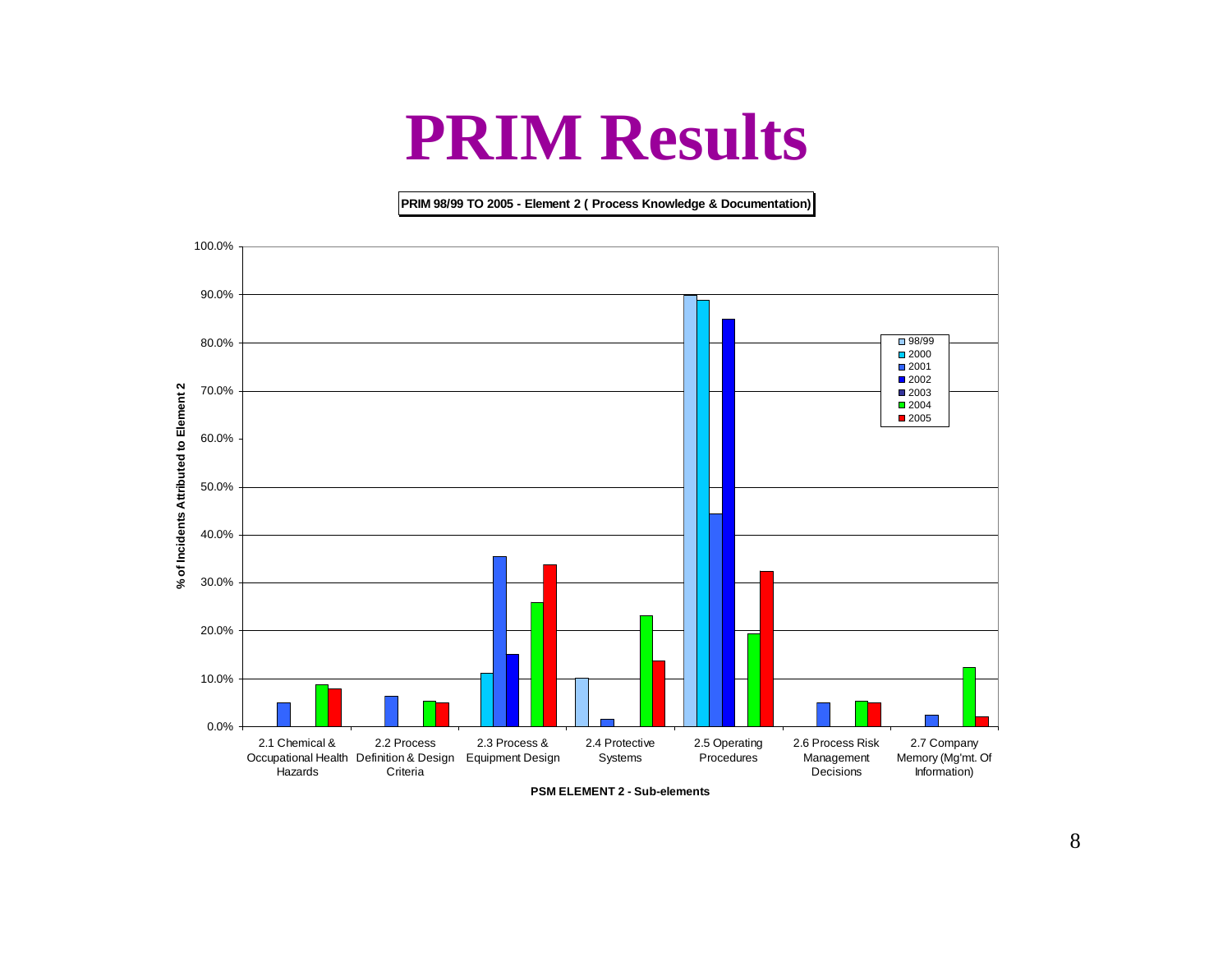**PRIM 98/99 TO 2005 - Element 3 ( Cap. Project Review & Design Procedures)**



**PSM ELEMENT 3 - Sub-Elements**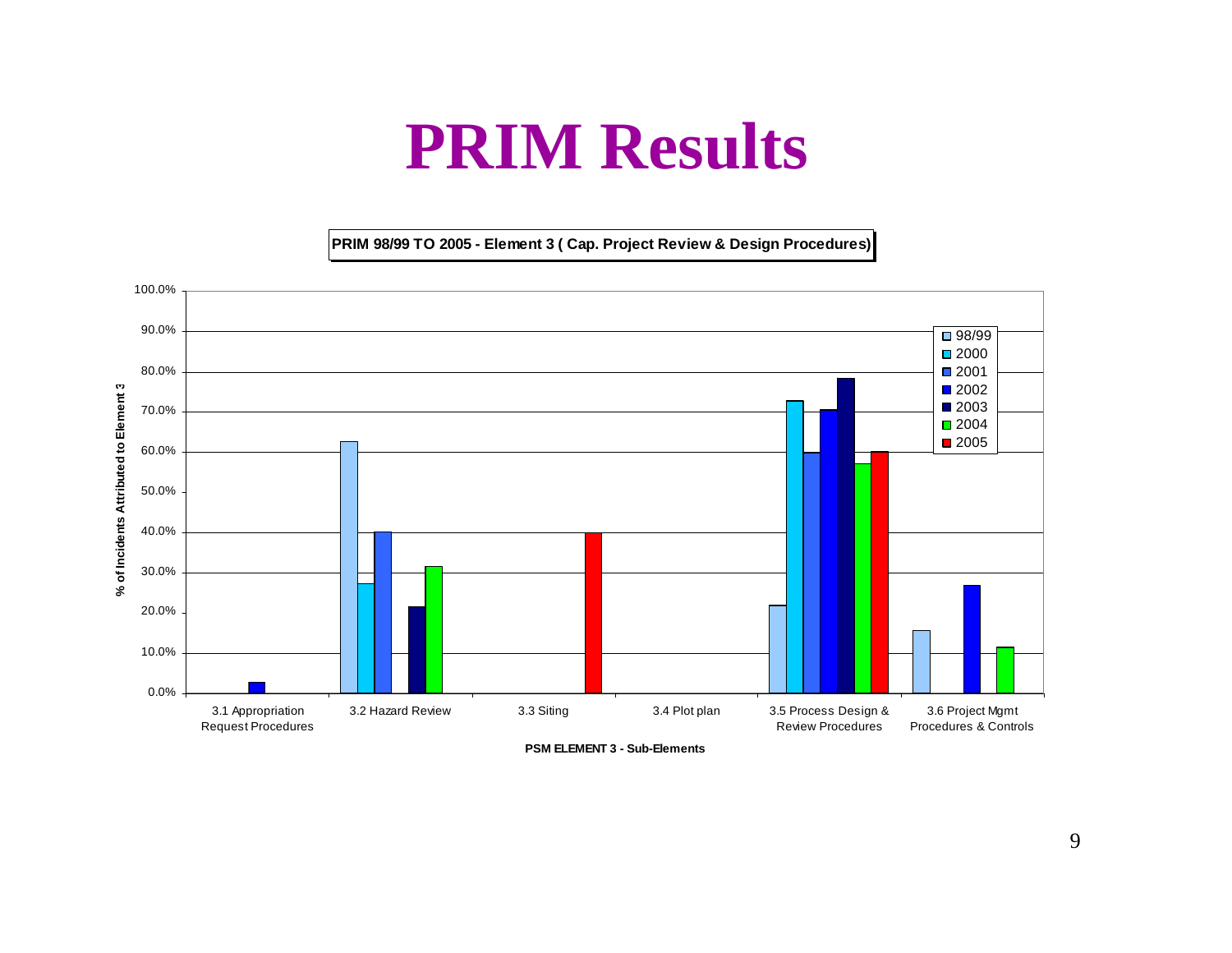**PRIM SINCE 2004 - Element 4 ( Managing Process Risk)**

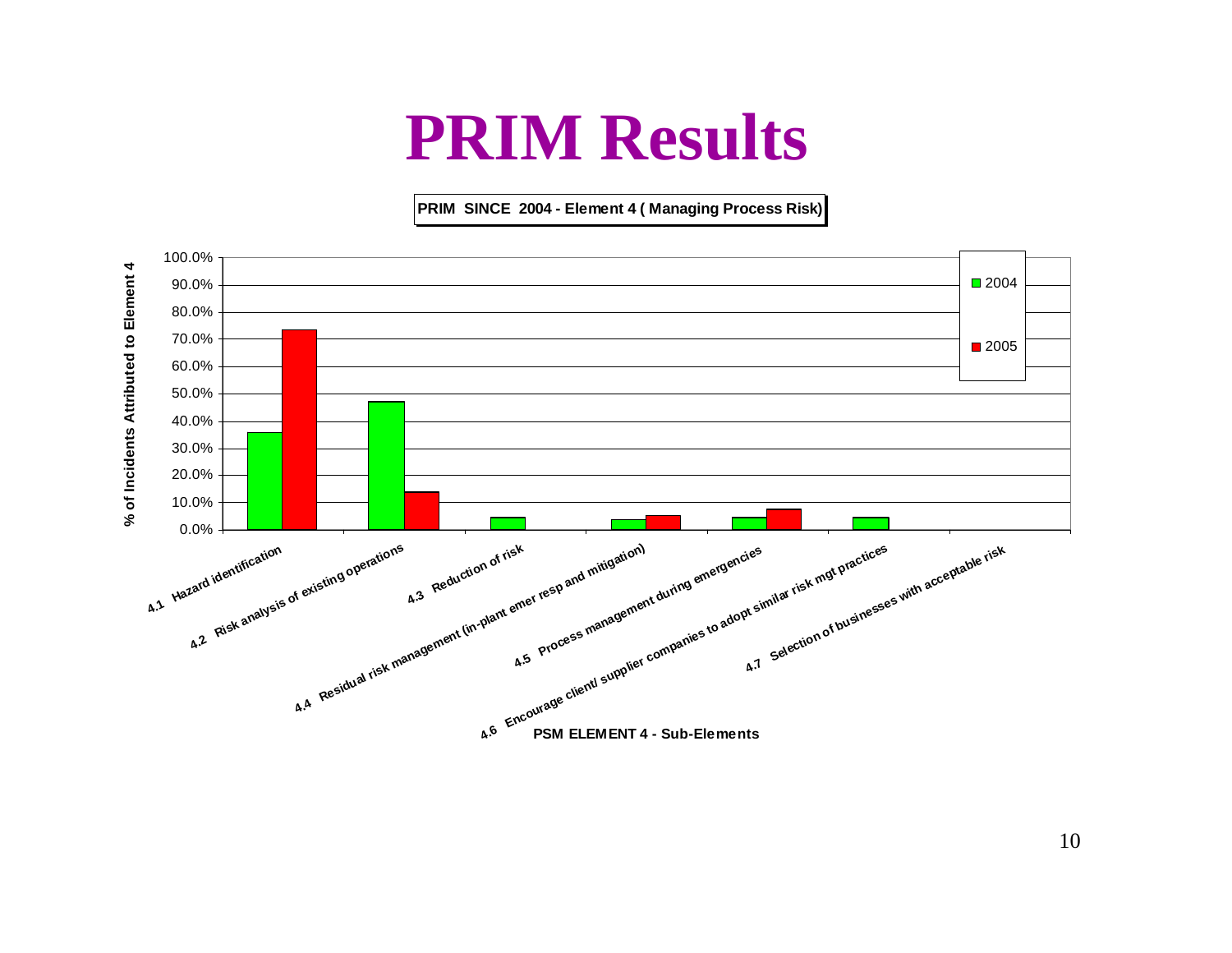**PRIM 2002 TO 2005 - Element 5 (Management of Change)**



**PSM ELEMENT 5 - Sub-Elements**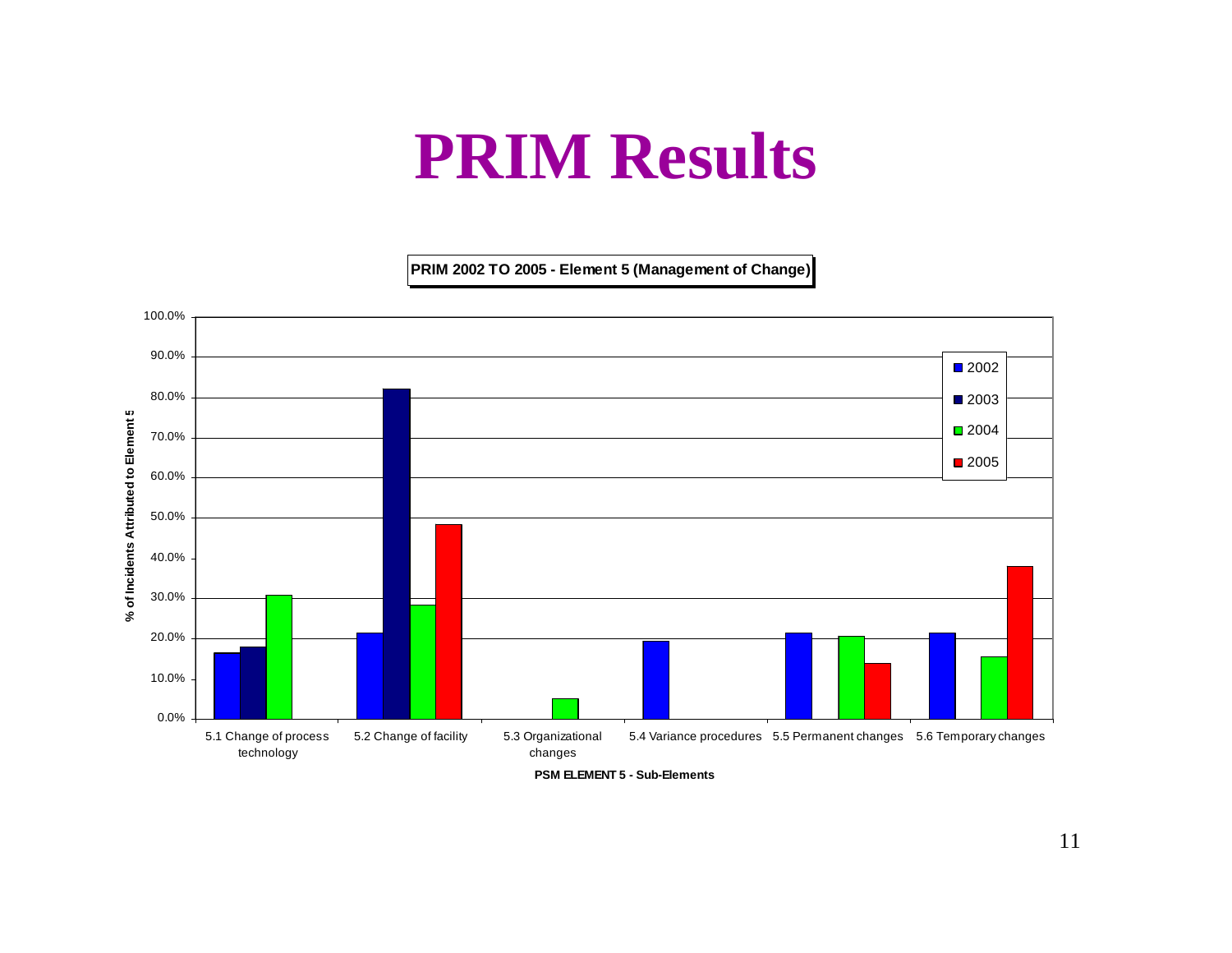**PRIM 98/99 TO 2005- Element 6 ( Process & Equipment Integrity)**



**PSM ELEMENT 6 - Sub-Elements**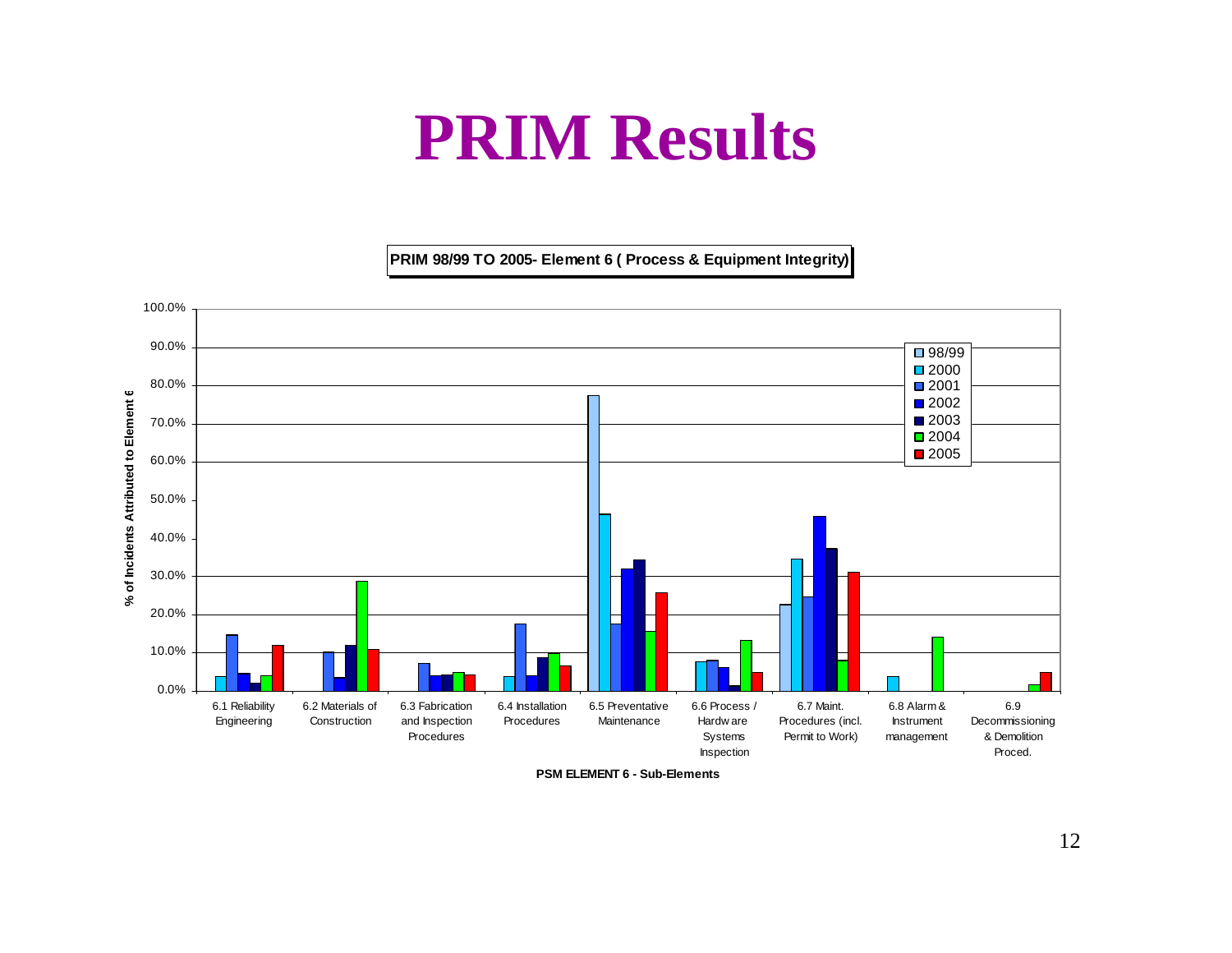